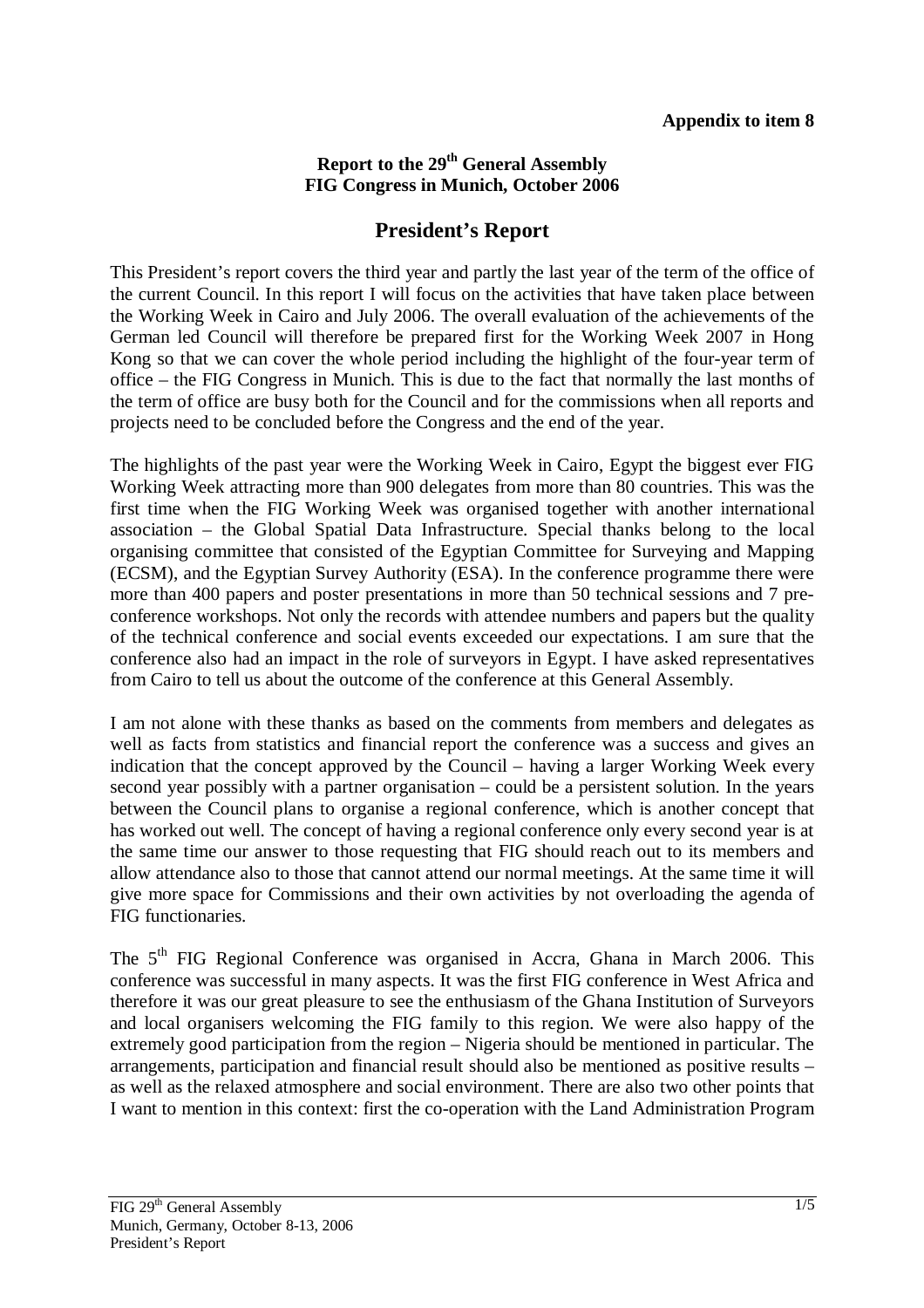and with the World Bank as well as with the United Nations and its agencies. It seems that a bigger local project that can be linked to the FIG event could give a boost to the profession, not only in the country but in the whole region. The second issue that I want to raise is the impact that the FIG meetings can have to the profession in the public mind. This was taken care extremely well by the local organisers both in Cairo and in Accra. In both cases the media coverage on TV, radio and newspapers raised the awareness of public on the role of surveyors in building society. A similar impact was the support and attendance from the ministers and leaders of the hosting country.

The only disappointment concerning events during the last year was that we had to cancel the regional conference planned for last September in Cuba. We hope to organise a regional conference for our Latin American members in late 2007.

The FIG General Assembly takes place this year later than normally. This has some implications to the administrative issues but I think that the result will be worth of these exceptional arrangements. For the first time the FIG Congress is linked to the German Intergeo, which is the biggest surveying and GIS exhibition in the world, and the German national conference. This offers to the FIG family and the German participants a unique opportunity to learn from each other and learn from the latest technologies.

The highlight of the General Assembly in Munich will be the election of the new President and two new Vice Presidents. We are lucky to have many experienced and active people in FIG who are also interested to devote their time to FIG. We have got three candidates for the position of the President and two for the two open posts of Vice President. Even though I personally would have liked to see even more candidates and also new names among the candidates I am convinced that we will get an active and effective new Council. In the case that further a post of a Vice President will be opened after the President election we have surprisingly more candidates for this position. I am happy to know already now that we will – again – have a woman in the Council. The German Council was in fact the first Council to have a female Vice President. I am sure that this will now become a standard.

The General Assembly has also to decide on the venue of the Working Week 2011. I am happy that the Council received four applications to host the main FIG annual event. It shows that the interest on FIG and its events is still increasing.

The same can be said about the membership. At this meeting we will welcome six or seven new member associations (Benin, Democratic Republic of the Congo, Georgia, Mongolia, Islamic Republic of Iran and Tanzania). By this the total number of members will be 99 or 100 and it is possible that we will even go above the magic 100 members level during the Congress. The number of countries in FIG will reach 110 as we have also got a new affiliate member from Iceland among others.

One of the publications that the General Assembly has for endorsement at this meeting is the report from the joint Working Group on Under-represented Groups in Surveying. The FIG policy report "Enhancing Representation of Under-represented Groups in FIG" offers the policy on how to get women, young surveyors and students better integrated in the profession and FIG. I hope that we will find ways how to attract more students to surveying profession and how to empower the role of all under-represented groups in FIG. The other issue that has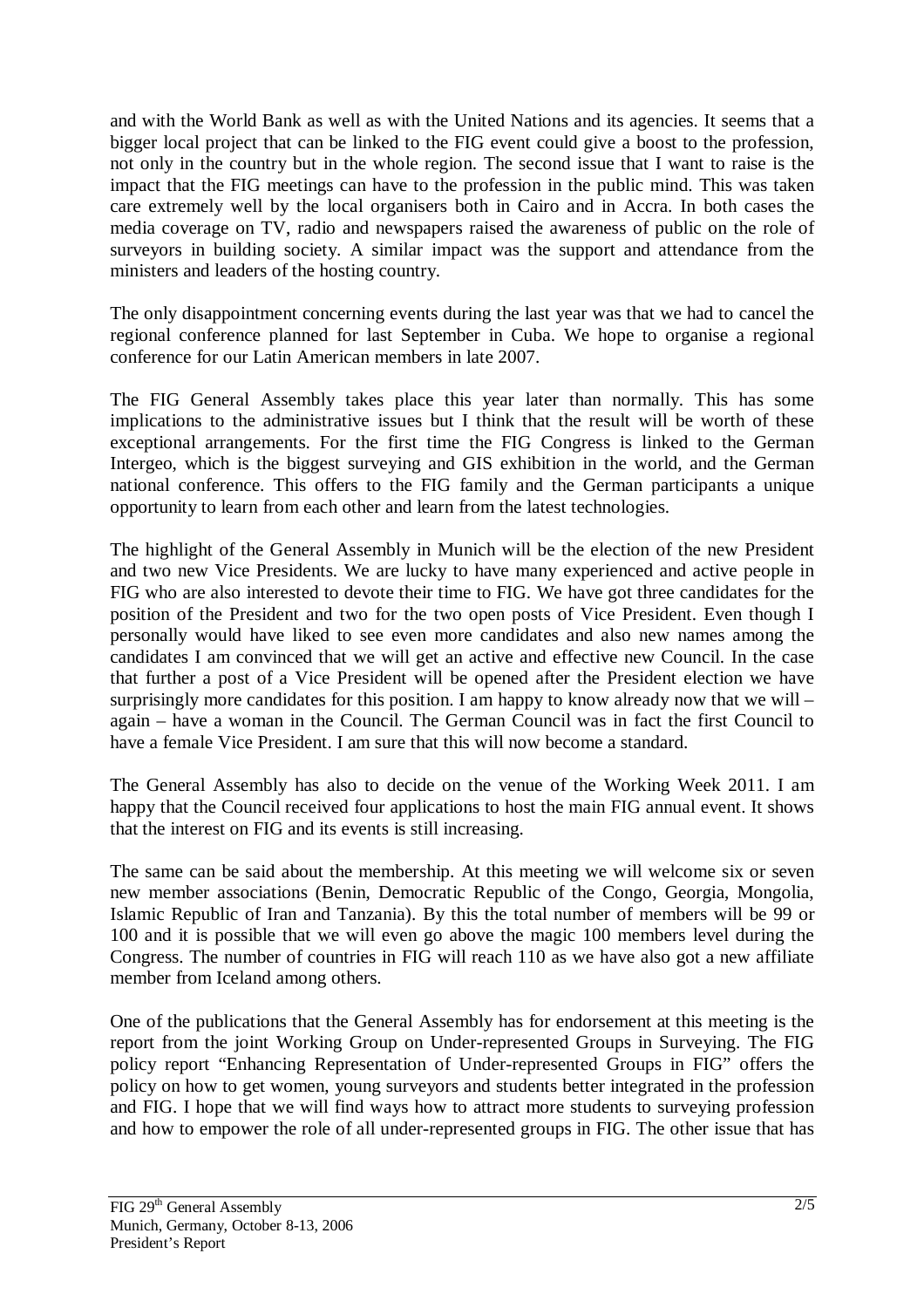been discussed in FIG during the past years has been how to better serve members with other language than English as their mother tongue and how to take into account different cultures. One way to proceed seems to be a close co-operation between FIG and the linguistic or regional groups that have been established during the last years. I only mention the Arab Union of Surveyors and the newly established FGF for the French speaking surveyors. I am convinced that we can find a good solution for our close co-operation and joint activities.

At the General Assembly also an interim report of the Task force on the Future Governance of FIG will be presented. Based on the discussions and feedback from commissions and member associations it seems that the basic governance structure is on place and no bigger changes are wanted either to the number and structure of commissions or the general structures.

As mentioned several times the ten technical commissions of FIG are the heart and soul and the spirit of FIG. Without the professional work of the Commissions, their chairs, officers and delegates we would not be able to provide the services that we do. In this year's Annual Review we have reserved more space for the Commissions to introduce their activities. As you read in the Review or in the four-year reports from the Commission chairs, you can only admire the work that has been done during the past four years by the Commissions – all voluntary work. This shows better than anything else the impact of NGOs and civil society in building sustainable future. I want already now record my sincere thanks to the out-going Commission chairs and delegates for their work.

The co-operation with the United Nations has continued as close and fruitful as ever. The main activities – in addition to the strong input of FAO, UN-Habitat, UN ECA and the World Bank to our events – have this year been with the UN-Habitat. FIG has become one of the main civil society partners of UN-Habitat especially on tenure issues. FIG has committed to support the Global Land Tool Network and its activities. We have already organised one expert group meeting on GLTN and are prepared to help with further events. FIG was also actively involved at the 3<sup>rd</sup> World Urban Forum in Vancouver. We attended two GLTN sessions and organised one networking event under the Habitat Professionals Forum. I have been also happy to chair the Steering Committee of the Habitat Professionals Forum having meetings in Istanbul in July 2005 and in Vancouver in June 2006.

The work of the Joint Board of Spatial Information Societies has started well. After the meeting in Cairo the Joint Board met in Vienna in July 2006 under my chair. The main activities in the co-operation are at the moment organised in two ad hoc Committees: one about capacity building in Africa that has got a good start and the second on risk and disaster management. FIG has an active role on both subjects.

The Council has been active in communicating directly with member associations by visiting their annual meetings and other events. I was delighted to attend the  $60<sup>th</sup>$  anniversary celebrations of the Polish Head Office of Geodesy and Cartography in Warsaw in June. During my visit to the UIA Congress in Istanbul I also had the possibility to visit the Chamber of Surveying Engineers of Turkey in Ankara in July 2005. I further attended the 5<sup>th</sup> European Congress on Village Renewal in St. Pölten, Austria in September and the 43<sup>rd</sup> National Congress of the Consiglio Nazionale Geometri in Palermo in October 2005. I was also happy to attend the Expert Group Meeting on Incorporating Sustainable Development Objectives into ICT Enabled Land Administration Systems in Melbourne in November together with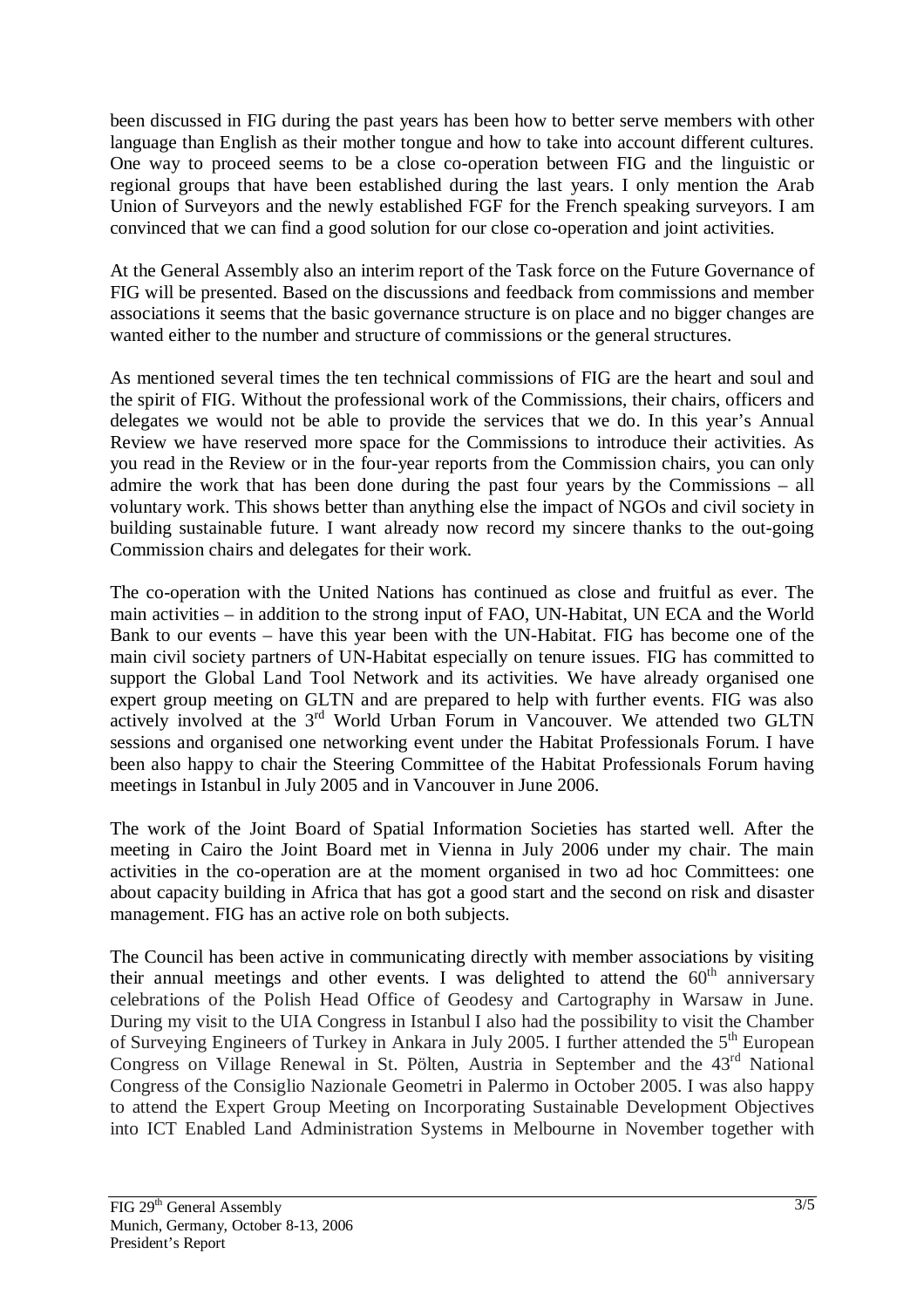other FIG representatives. In May 2006 I had the possibility to visit the Ukrainian member association at the GEOFORUM 2006 in Jaworiv and Lviv. I attended also in May and gave a keynote presentation at the 9<sup>th</sup> Austrian Geodetic Days in Krems in Lower Austria. The following week I visited Georgian surveyors in Tbilisi in conjunction to the UN ECE WPLA meeting. As a result of this visit the Georgian surveyors will now join FIG as a member association. This is a good example on how the corporate members can promote the surveyors role in their country, in this case thanks belong to LKN Earth Research & Consulting in Georgia. At the end of May I made also a long-planned visit to Israel to meet with the member association and to discuss the arrangements of the Working Week 2009. In June I attended the International Geodetic Students Meeting in Krakow. IGSO is interested to strengthen the co-operation with FIG and even to become a member. The Council has taken a positive position on this idea, but we need to find the right structure to implement this proposal.

As the President I am not able to accept all invitations that I receive, therefore I am happy to have a professional team in my Council that can represent FIG on all occasions. FIG attended again the ESRI Survey and GIS Summit in San Diego in July 2005. Vice-President Stig Enemark attended the  $70<sup>th</sup>$  Anniversary of the Agustín Codazzi Geographic Institute in Bogotá, Colombia in August. FIG Council members attended the Intergeo 2005 in Düsseldorf, Germany. Vice President Ralf Schroth participated the 4<sup>th</sup> National Congress of the Ordre National des Ingénieurs Géomètres-Topographes in Rabat, Morocco in November where the Federation des Géomètres Francophones (FGF) was founded. Vice President Ken Allred made a presentation at Rendezvous 2005 in Spokane Washington, USA in October. Vice President Drees attended Commission 9 symposium in Xian, China in November 2005.

Together with Vice President TN Wong I attended the 8<sup>th</sup> South East Asia Survey Congress in Brunei Darussalam 21–25 November 2005. This is an excellent example how regional activities can be combined to the global work plan of FIG. In addition to my keynote address and remarks at the closing ceremony an already traditional FIG session was held.

I do believe that personal visits are beneficial both for FIG and for its members. FIG now has a face while the personal contacts also bring a human touch to our work. I would like to thank all hosts again for their wonderful hospitality and excellent arrangements.

As last year I would like to repeat how important the public role of surveyors is and how crucial it is to make surveyors better known to the big audience and also to policy makers. In this respect I am pleased with the progress made at the FIG events on the media relations as well as the increased visibility of FIG in the professional journals. I also once again congratulate our Commissions and active people on the contents of our website. It is a real showcase for our profession. We will not forget printed material either and we will go on with the Annual Review as well as statements and declarations on essential issues. By the end of this year we will get several new publications in the FIG publication series as result of the commission activities.

The economic situation in FIG is very stable. Without going into details I would just like to thank our Danish host association DdL for their continuous support to the FIG office last year and also in the future. The financial result from last year was very good because of the good result of the Working Week in Cairo and the role of the FIG office in organising the event.